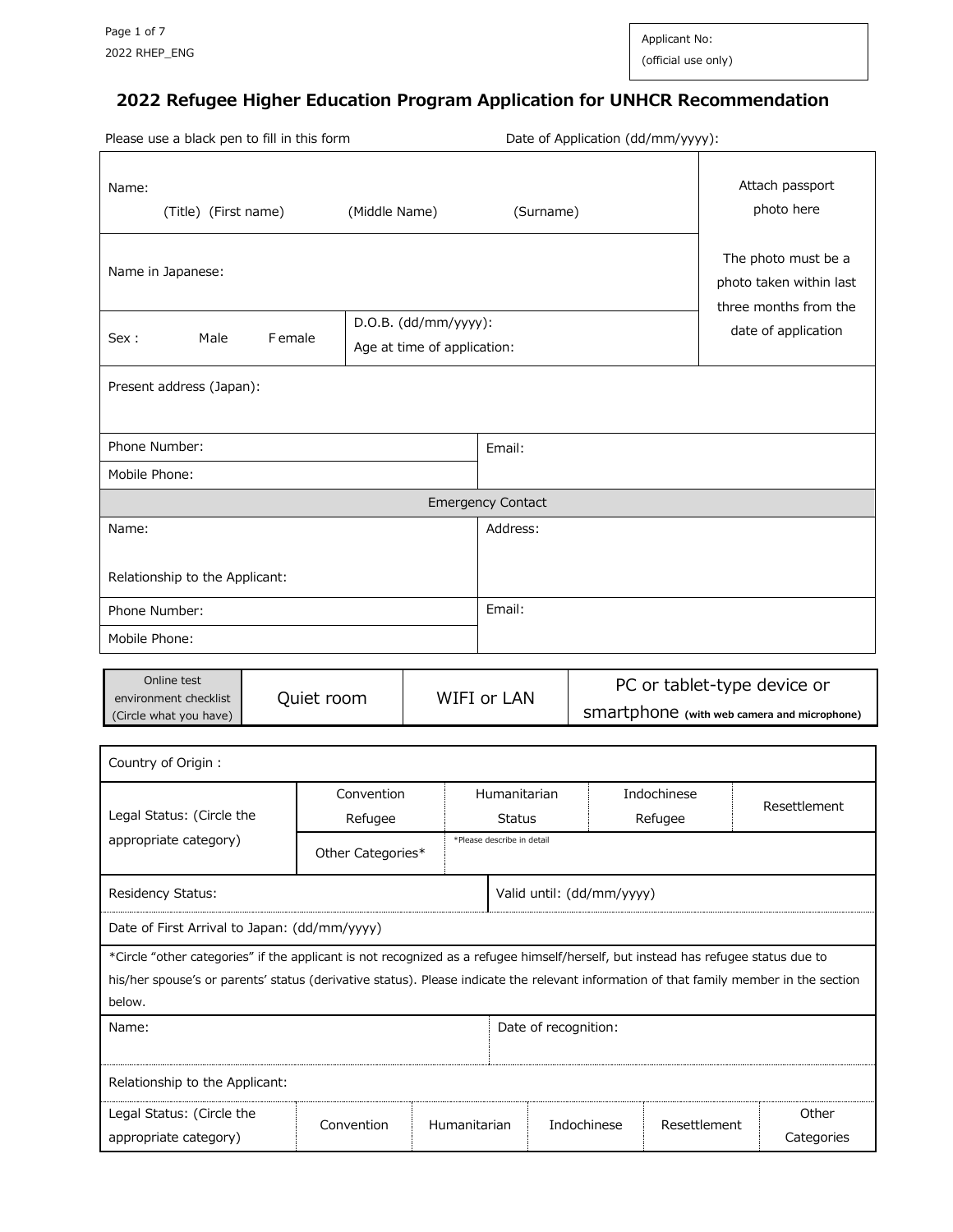|                    | University | Desired department |
|--------------------|------------|--------------------|
|                    |            |                    |
|                    |            |                    |
| Desired University |            |                    |
| and department*    |            |                    |
| (max. 3)           |            |                    |
|                    |            |                    |
|                    |            |                    |
|                    |            |                    |

\*This application is for the schools and departments that are taught in English only. For more details, please visit the webpage of the relevant Universities.

## 1) Academic Background (most recent first):

| School Name, Majors | Address (Including Country) | Duration<br>mm/yy - mm/yy | Status (e.g. graduated, current<br>study, discontinued)<br>Include details: year, location,<br>degree obtained, etc. |
|---------------------|-----------------------------|---------------------------|----------------------------------------------------------------------------------------------------------------------|
|                     |                             |                           |                                                                                                                      |
|                     |                             |                           |                                                                                                                      |
|                     |                             |                           |                                                                                                                      |
|                     |                             |                           |                                                                                                                      |

## 2) Informal Education (most recent first):

| Educational Institute/Subject | Address<br>(Including Country) | Duration<br>mm/yy - mm/yy | Status (e.g. graduated,<br>current study, discontinued)<br>Include details: year, location,<br>degree obtained etc.) |
|-------------------------------|--------------------------------|---------------------------|----------------------------------------------------------------------------------------------------------------------|
|                               |                                |                           |                                                                                                                      |
|                               |                                |                           |                                                                                                                      |
|                               |                                |                           |                                                                                                                      |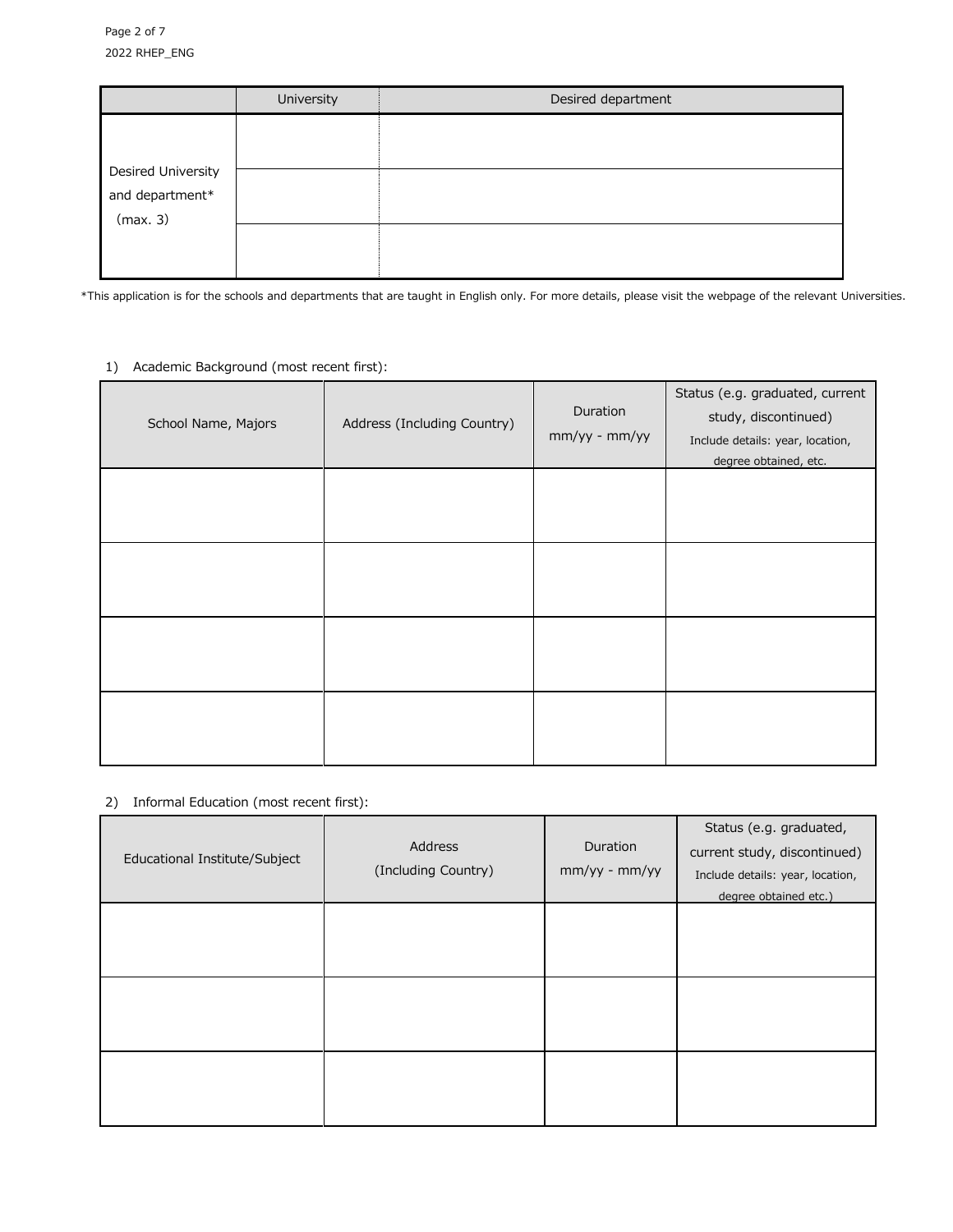## 3) English Language Proficiency:

| Exams / English Language School | Certificate / points · Grade |                 |
|---------------------------------|------------------------------|-----------------|
|                                 |                              | $mm/yy - mm/yy$ |
| TOEIC/TOEFL                     |                              |                 |
|                                 |                              |                 |
|                                 |                              |                 |
| English Language School         |                              |                 |
|                                 |                              |                 |
|                                 |                              |                 |
| Other English Education         |                              |                 |
|                                 |                              |                 |
|                                 |                              |                 |

### 4) The Examination for Japanese University Admission for International Students (EJU):

| Subject                     | Certificate / points Grade | dd/mm/yy            |
|-----------------------------|----------------------------|---------------------|
|                             |                            | Date of examination |
| Japan and the World         |                            |                     |
|                             |                            |                     |
|                             |                            |                     |
| Science (if applicable)     |                            |                     |
| Physics                     |                            |                     |
|                             |                            |                     |
| Chemistry                   |                            |                     |
| Mathematics (if applicable) |                            |                     |
| Course 1                    |                            |                     |
|                             |                            |                     |
| Course 2                    |                            |                     |

5) Professional Experiences (most recent first):

Note: Please list all work experiences including the positions held outside of Japan

| Employer | Type of<br>Occupation | Location<br>(Including Country) | <b>Employment Period</b><br>mm/yy - mm/yy |
|----------|-----------------------|---------------------------------|-------------------------------------------|
|          |                       |                                 |                                           |
|          |                       |                                 |                                           |
|          |                       |                                 |                                           |
|          |                       |                                 |                                           |
|          |                       |                                 |                                           |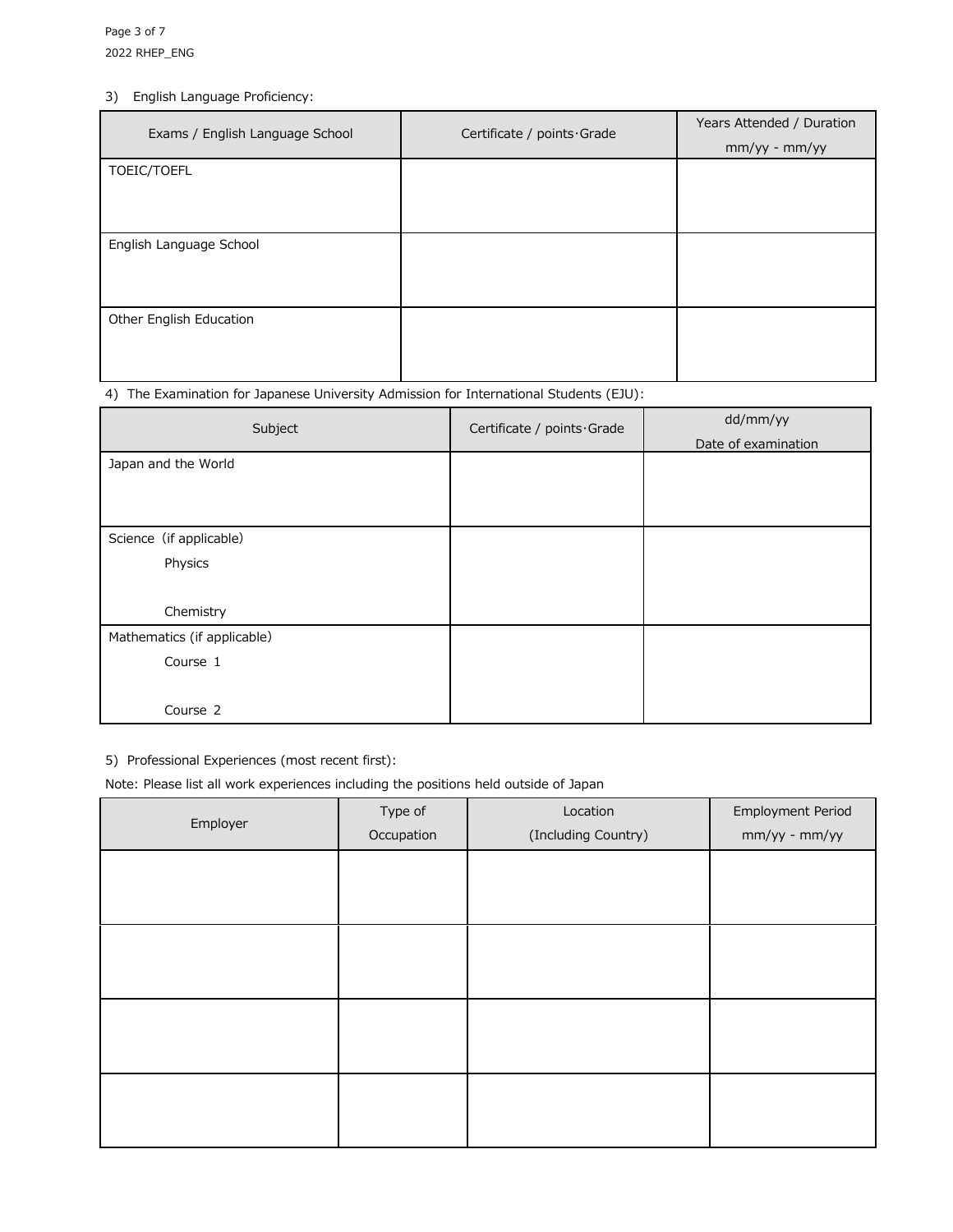#### 6) Volunteer activities and other extracurricular activities/social activities:

| Activity Details and Affiliated Organization(s) | Location            | Duration      |
|-------------------------------------------------|---------------------|---------------|
|                                                 | (Including Country) | mm/yy - mm/yy |
|                                                 |                     |               |
|                                                 |                     |               |
|                                                 |                     |               |
|                                                 |                     |               |
|                                                 |                     |               |
|                                                 |                     |               |

7) Please describe your financial plan covering your study period (i.e. savings, income, family support, scholarship, etc., excluding RHEP scholarships).

※Please indicate how much money you plan to spend on living expenses, and whether you are or will be working part-time.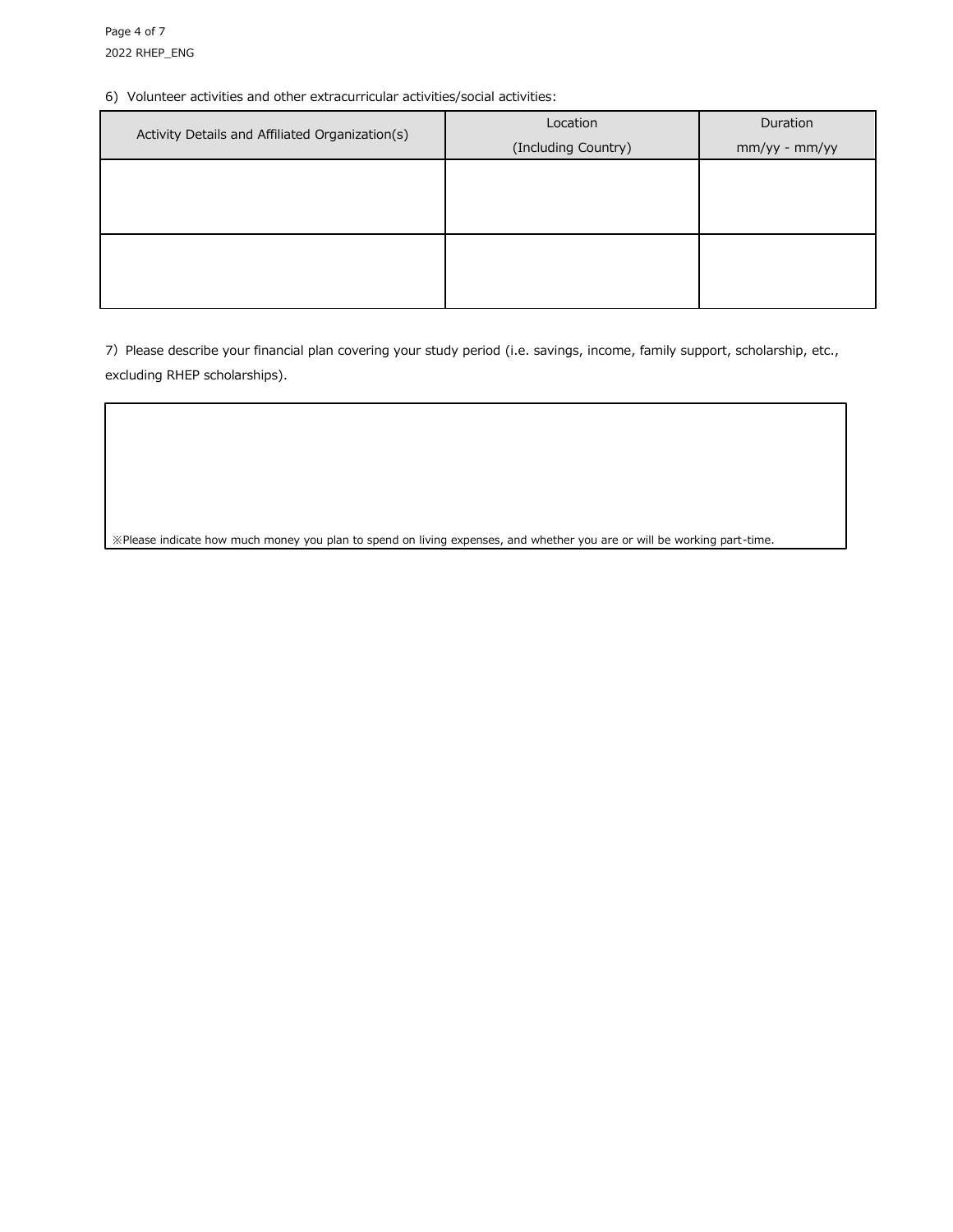### 8) Reasons for Applying:

Please describe your objectives for applying to this program and related career aspirations.

*e.g.:Why are you looking to continue your education? How would your university study experience help you reach your career* 

*goals? How would it help you in your everyday life?*

Note: Please limit your response to three pages (Max. 5,000 characters).

| Name: | D.O.B: |
|-------|--------|
|       |        |
|       |        |

Essay Page 1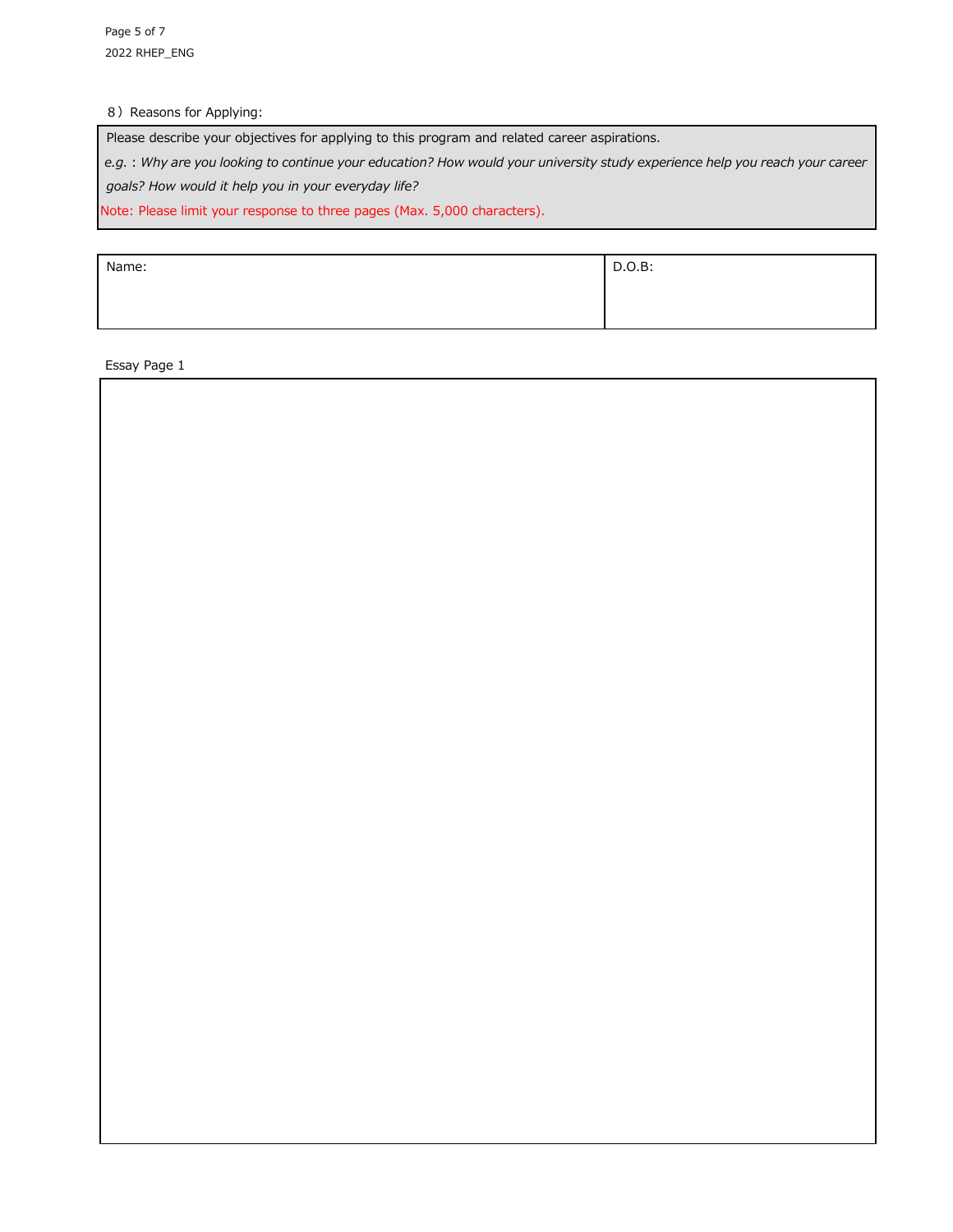Page 6 of 7 202 2 RHEP\_ENG

| Name: | D.O.B: |
|-------|--------|
|       |        |
|       |        |

Essay Page 2